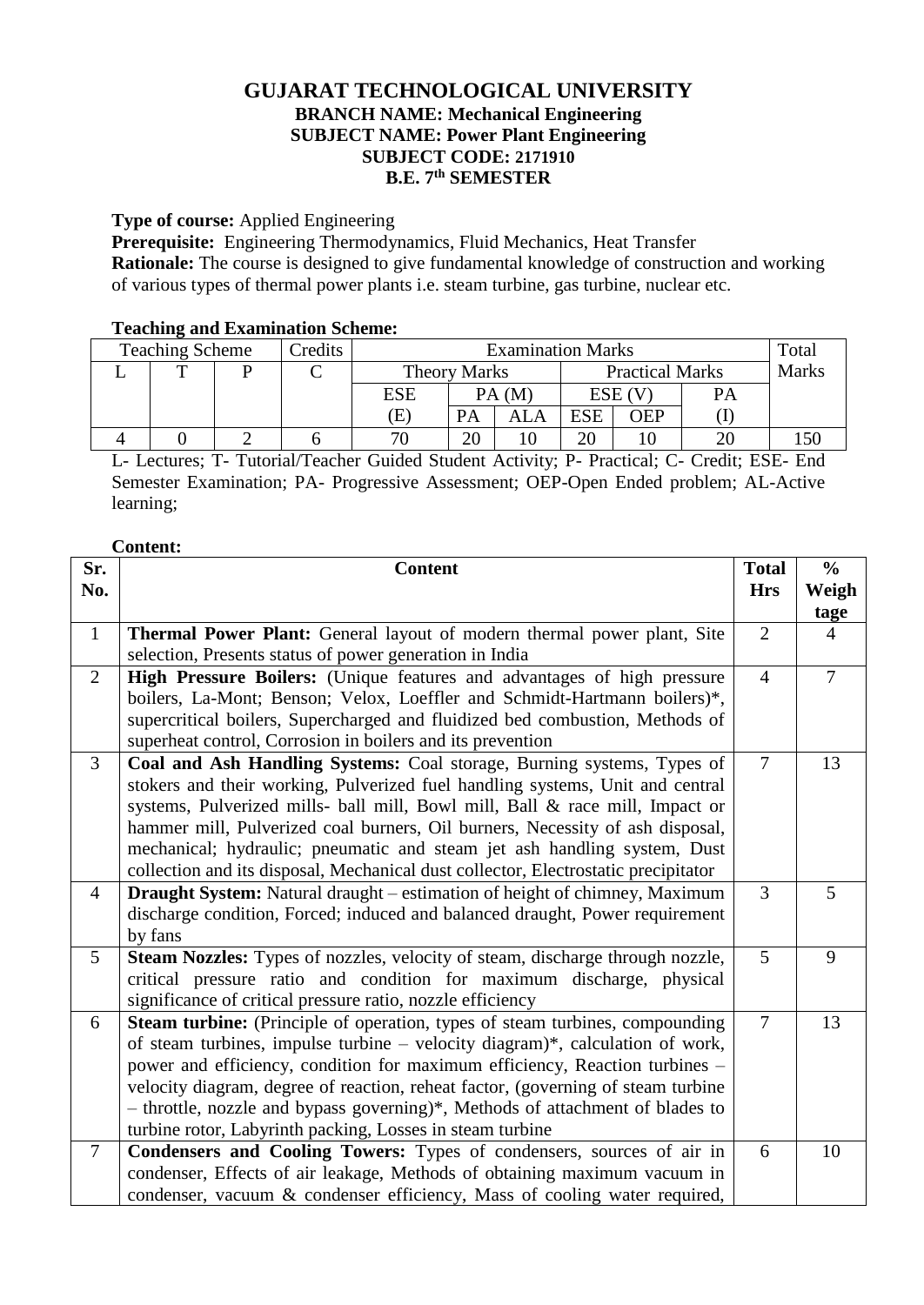|    | Edward air pump, Necessity of cooling ponds and cooling towers, Condenser<br>water cooling systems, Types of cooling towers and cooling ponds |                |    |
|----|-----------------------------------------------------------------------------------------------------------------------------------------------|----------------|----|
| 8  | <b>Feed Water Treatment:</b> Necessity of feed water treatment, Different impurities                                                          | 5              | 9  |
|    | found in feed water, Effect of impurities, $pH \&$ its role in corrosion and scale                                                            |                |    |
|    | formation, Internal & external water treatment systems – Hot lime soda process,                                                               |                |    |
|    | Zeolite ion exchange process, Demineralization plants, Reverse osmosis process,                                                               |                |    |
|    | Sea water treatment using reverse osmosis, De-aeration                                                                                        |                |    |
| 9  | Gas turbine: Classification, open and closed cycle, gas turbine fuels, actual                                                                 | 8              | 14 |
|    | Brayton cycle, optimum pressure ratio for maximum thermal efficiency, work                                                                    |                |    |
|    | ratio, air rate, effect of operating variables on the thermal efficiency and work                                                             |                |    |
|    | ratio and air rate, combined steam and gas turbine plant, gas turbine blade cooling                                                           |                |    |
| 10 | <b>Nuclear Power Plant:</b> Nuclear fusion and fission, Chain reaction, Nuclear fuels,                                                        | 5              | 9  |
|    | Components of nuclear reactor, Classification of reactors, Pressurized water                                                                  |                |    |
|    | reactor, Boiling water reactor, Gas cooled reactor, CANDU reactor, Fast breeder                                                               |                |    |
|    | reactor, Nuclear waste and its disposal, Nuclear power plants in India                                                                        |                |    |
| 11 | <b>Jet Propulsion:</b> Turbojet Engine*, thrust, thrust power, propulsive efficiency,                                                         | $\overline{2}$ | 5  |
|    | thermal efficiency, (Turboprop, Ramjet and Pulsejet engines, Rocket engines)*                                                                 |                |    |
| 12 | <b>Economics of Power Generation:</b> Load curves, Load duration curves,                                                                      | $\overline{4}$ | 8  |
|    | Connected load, Maximum load, Peak load, Base load and peak load power                                                                        |                |    |
|    | plants, Load factor, Plant capacity factor, Plant use factor, Demand factor,                                                                  |                |    |
|    | Diversity factor, Cost of power plant, Performance and operating characteristics                                                              |                |    |
|    | of power plant, Tariff for electric energy                                                                                                    |                |    |

**\* This topic should be covered during laboratory sessions**

## **Suggested Specification table with Marks (Theory):**

| <b>Distribution of Theory Marks</b> |       |         |         |         |                     |  |  |  |
|-------------------------------------|-------|---------|---------|---------|---------------------|--|--|--|
| R Level                             | Level | A Level | N Level | E Level | $\mathcal{C}$ Level |  |  |  |
|                                     |       |         |         |         |                     |  |  |  |

# **Legends: R: Remembrance; U: Understanding; A: Application, N: Analyze and E: Evaluate C: Create and above Levels (Revised Bloom's Taxonomy)**

Note: This specification table shall be treated as a general guideline for students and teachers. The actual distribution of marks in the question paper may vary slightly from above table.

#### **Reference Books:**

- 1. Power Plant Engineering, P.K. Nag, McGraw-Hill Education
- 2. Power Plant Technology, M.M. El-Wakil, McGraw-Hill Education
- 3. Thermal Engineering, R.K.Rajput, Laxmi Publication
- 4. Gas Turbines by V Ganeshan, McGraw Hill Education
- 5. Steam Turbine Theory and Practice, [William J. Kearton,](http://www.amazon.com/s/ref=dp_byline_sr_book_1?ie=UTF8&text=William+J.+Kearton&search-alias=books&field-author=William+J.+Kearton&sort=relevancerank) CBS Publication

# **Course Outcome:**

After learning the course the students should be able to:

- Understand the different power generation methods, its economics and global energy situation
- Apply the basic thermodynamics and fluid flow principles to different power generation methods
- Analyze thermodynamic cycles of steam power plant and understand construction, working and significance of its various systems
- Analyze thermodynamic cycles of gas turbine power plant, nuclear power plant and jet propulsion systems